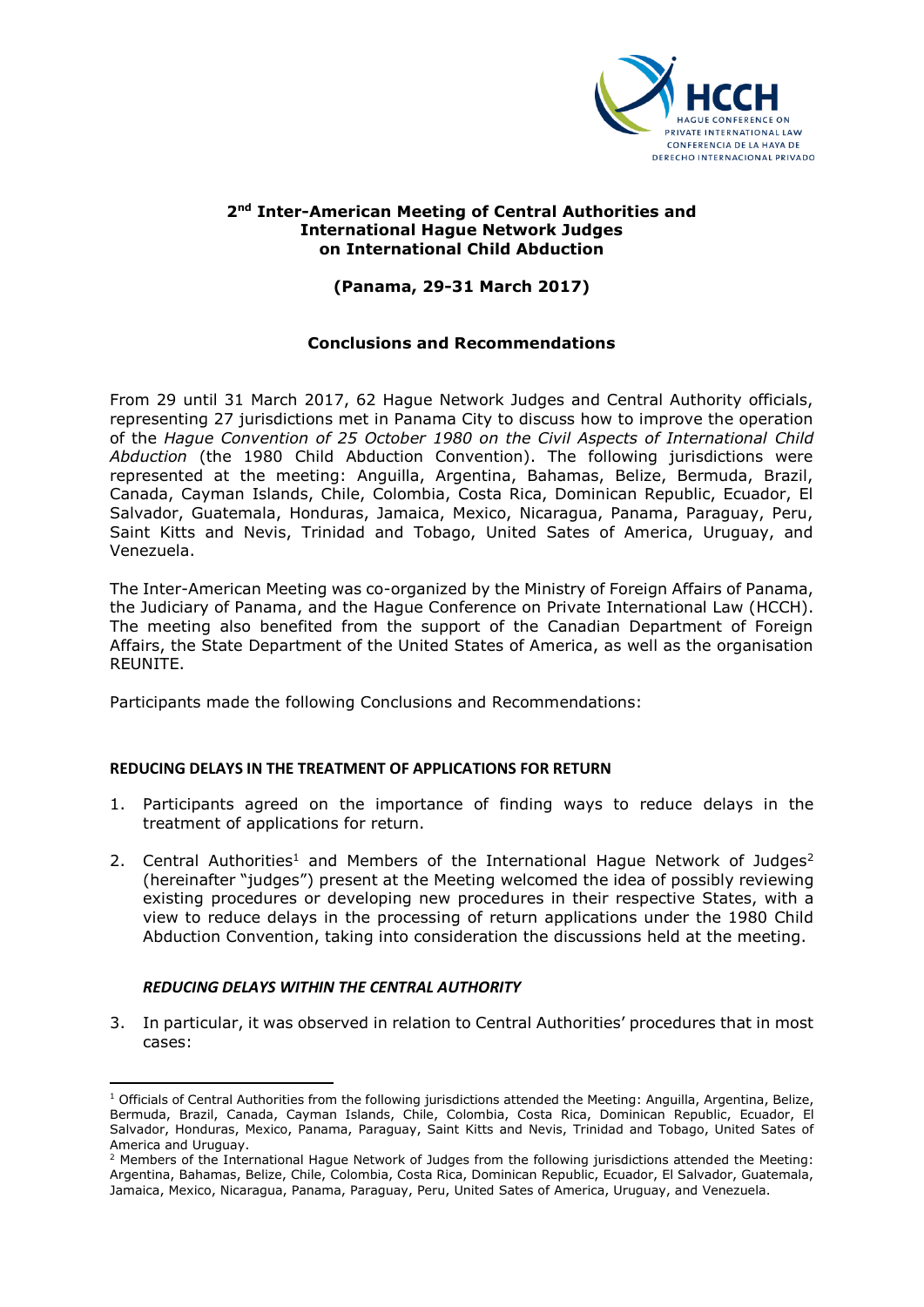

- a. When the location of the child is provided by the left-behind parent, it is not necessary to confirm or report on this location before initiating return proceedings;
- b. Unless requested by the left-behind parent or the requesting Central Authority, it is not necessary to report on the well-being of the child before initiating return proceedings.
- 4. In order to learn and draw from experiences, the Central Authorities from Chile, Colombia, Honduras and the United States of America have generously offered to share information (*e.g.,* internal guidelines) on the processing of return applications.

## *Facilitating Access to Justice for Left-Behind Parents*

- 5. Participants observed that the difficulty in obtaining legal aid at first instance or on appeal, or of finding an appropriate lawyer to bring the case to court, may result in delays. In this regard, the role of the Central Authority in helping an applicant to obtain legal aid quickly or to find legal representatives, to the extent possible, was recognised.
- 6. Participants also highlighted the importance of providing assistance to overcome language barriers. As an example, the Central Authority of the United States of America referred to the "language telephone line" that they have implemented, which helps applicants communicate with their attorneys when they don't speak English.

### *Central Authorities Rejecting Applications under Article 27*

- 7. Participants agreed that Central Authorities should recall the criteria established in the second paragraph of Chapter 4.5 of the *Guide to Good Practice, Part I – Central Authority Practice*, which reads: *'Issues such as rights of custody, habitual residence, whether the child is settled in the country of refuge, or is at grave risk of harm, are ultimately issues for determination by a court or tribunal, not the Central Authority.'*
- 8. For cases with possible grave risk circumstances, reference was made to Conclusion and Recommendation No. 80, adopted at the 6<sup>th</sup> Meeting of the Special Commission to review the operation of the 1980 Child Abduction Convention, which reads: *"The Special Commission notes that the evaluation of the evidence and the determination of the grave risk of harm exception (Art. 13(1) b)), including allegations of domestic violence, are an exclusive matter for the authority competent to decide on the return, having due regard to the aim of the 1980 Convention to secure the prompt and safe return of the child."*

### *REDUCING DELAYS WITHIN THE COURTS*

9. Judges recognised and highlighted that by joining the 1980 Child Abduction Convention, States are bound to take all appropriate measures to secure the implementation of the objects of the Convention. It was underlined that this obligation is also in line with the Vienna Convention in the Law of Treaties as well as with other human rights instruments such as the 1989 UN Convention on the Rights of the Child and the American Convention on Human Rights (Pact of San Jose, Costa Rica).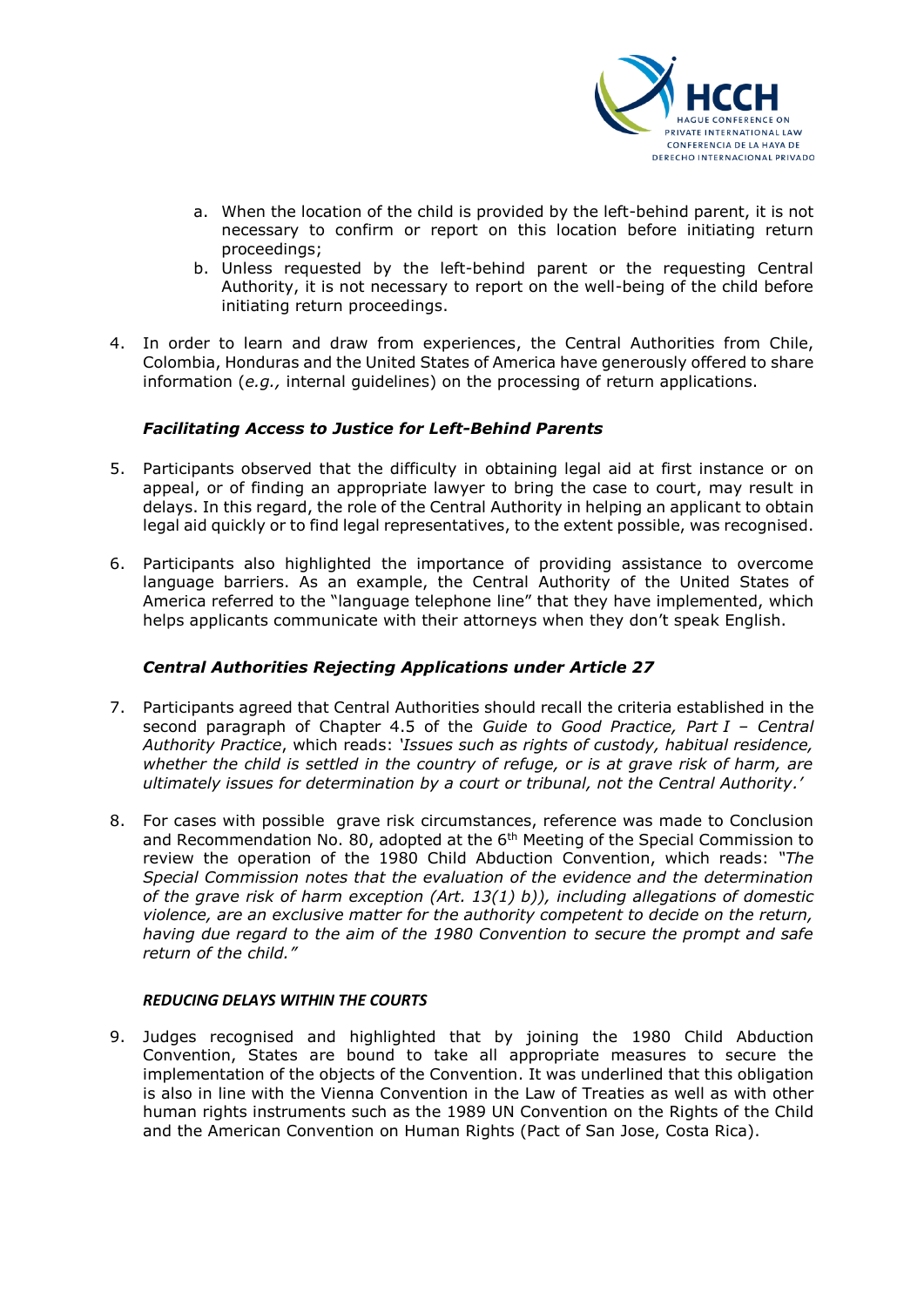

- 10. Judges considered that there was a need to review their internal procedures to assess whether they allow for decisions to be taken within the timeframe of the 1980 Child Abduction Convention (*cf.* Article 11), and if not, to adjust the relevant procedures accordingly. In this regard, judges from Argentina (Province of Cordoba), El Salvador and Uruguay reported that they have made procedural reforms which allow the taking of decisions within the Convention timeframes and offered to share their respective experience and procedures.
- 11. Many Judges highlighted the benefit of using existing models which facilitate the implementation of the procedural framework of the 1980 Child Abduction Convention, in particular the Inter-American Model Law of Procedure adopted in 2007.
- 12. When reviewing existing procedures or preparing new procedures, judges also recommended giving special attention to appeals, which are often the source of considerable delays. In this regard, some jurisdictions reported procedures establishing very strict timeframes for appeals and limiting or eliminating appeals to Supreme Courts. Judges also recalled that any procedure should respect the due process standards of the given jurisdiction.
- 13. Judges also recommended considering the concentration of jurisdiction in child abduction cases, and highlighted the importance of continued training and awarenessraising on the operation of the 1980 Child Abduction Convention. To this effect, it was reported that the following (territorial units of) Contracting States have already implemented concentration of jurisdiction policies: Argentina (Province of Córdoba), Belize, Brazil, Guatemala, Mexico (Federal District), Peru and Uruguay.
- 14. Judges agreed that, apart from the procedural frameworks existing in their respective jurisdictions, judges should be proactive in child abduction cases. Examples of this proactive approach include prioritising such cases when setting hearings, being restrictive with regards to the admission of evidence, setting clear guidelines with parties and monitoring the enforcement of their orders and, in general, developing efficient case management strategies. In this regard, some judges made reference to the Annex on Child Abduction, included in the Ibero-American Protocol on Judicial Cooperation (adopted in the Ibero-American Judicial Summit that took Place in Paraguay in April 2016), which provides guidance for judges to better address child abduction cases.

### **INTERNATIONAL CHILD ABDUCTION & THE UN CONVENTION ON THE RIGHTS OF THE CHILD**

- 15. Participants recognised that the Hague Convention is consistent with the principle of the best interest of the child as provided under the UN Convention on the Rights of the Child. It complements the latter by providing effective means to combat international child abduction and protect victims of this wrongful conduct.
- 16. Participants recalled the guiding criteria to interpret the best interest of the child in an international child abduction situation included both in the Inter-American Model Law of Procedure and the Child Abduction Annex to the Ibero-American Protocol on Judicial Cooperation, which indicate that: *"… the best interests of the child, which, for the purpose hereof, means the right of the child not to be wrongfully retained or removed and to have the issue of the rights of custody determined before the Court of the State of his / her habitual residence, to remain in close contact with both parents and the*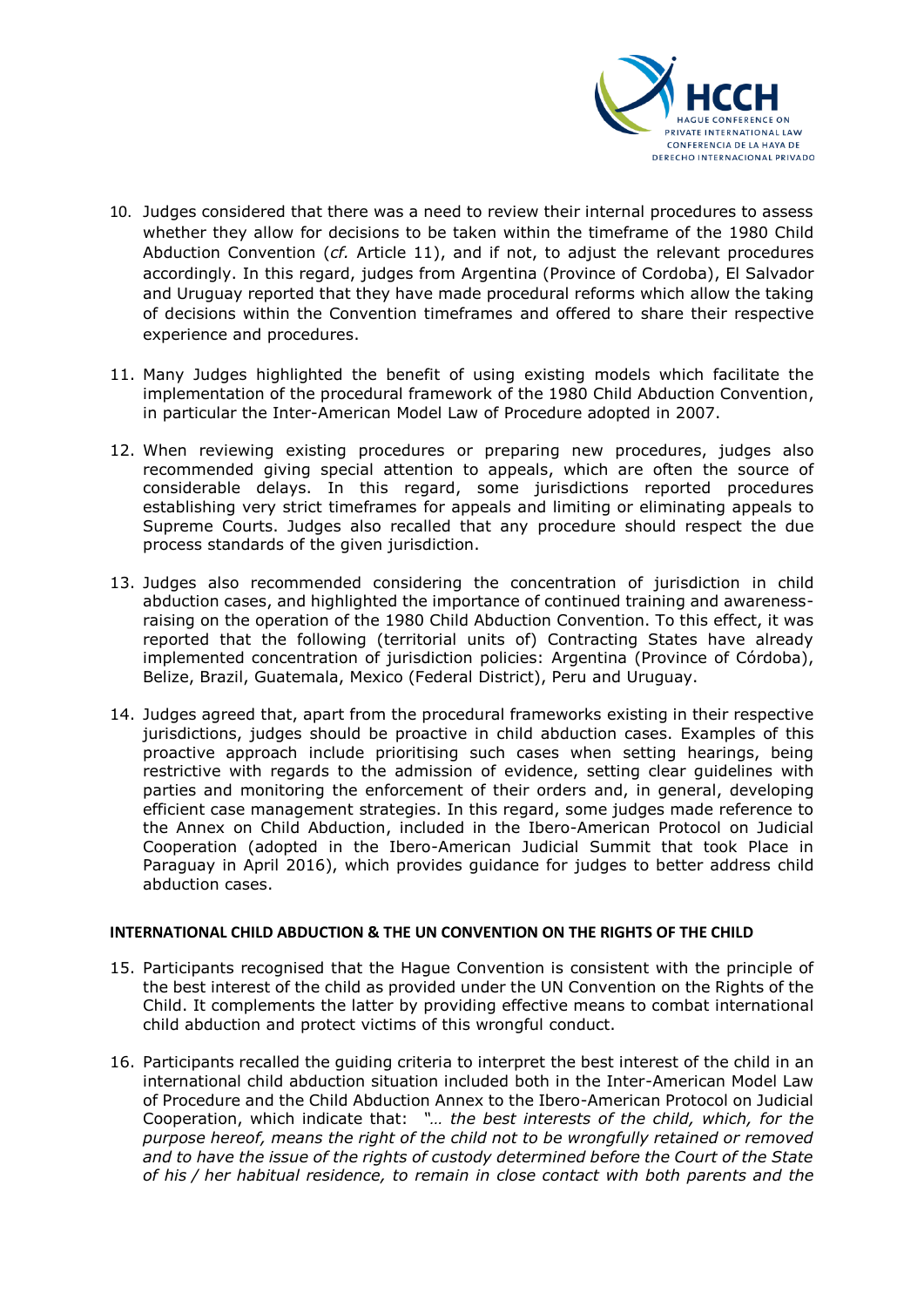

*families thereof, and to obtain a speedy determination of return or international access applications."*

### **ARTICLE 13 1) (B) - GRAVE RISK EXCEPTION**

- 17. Participants reaffirmed the restrictive interpretation that should be given to the exceptions provided in the Convention, in particular the grave risk exception.
- 18. Participants also recognized the importance of developing guidelines that can help judges handle the grave risk exception and are looking forward to the publication of the Guide to Good Practice that is currently being developed by the Hague Conference.

### **ORDERING THE SAFE RETURN OF THE CHILD**

- 19. Judges discussed the provision of protection measures where necessary to secure the safe return of the child. Judges understood that protection measures should be reasonable and applied when required. Judges underlined that in urgent proceedings, such as those requiring protection measures, the most rapid means of communication should be used.
- 20. During the discussion regarding returns ordered where concerns are raised under Article 13(1) b) of the 1980 Child Abduction Convention, the following measures of protection upon return were discussed: stay away orders, interim supervised contact, the provision of shelter or separate housing, the arrangement of temporary support (also known as 'alimony' or 'maintenance') for the child and the taking parent, and, where required, expeditious hearing of custody claims. In addition, the following tools to secure protection measures were discussed when necessary to ensure safe return of the child: mirror orders (*i.e.*, an order made by the requesting State replicating an order made by the requested State), undertakings (*i.e.*, a promise, or commitment, or assurance given by a person to a court to do, or not do, certain things), and consent orders. However, it was noted that such measures will not always be required in every case where the return of the child is ordered.
- 21. Judges observed that most States could provide for mirror orders and undertakings but that their scopes differed depending on the jurisdiction. While all States could include stay away orders and interim supervised contact in mirror orders, a majority of them could not include in such mirror orders the provision of separate housing, and support for the child and the taking parent. However, separate housing and support for the child and the taking parent could be provided by way of undertakings.
- 22. Judges recognised that the best way to obtain information and co-ordinate the provision of protection measures is through judicial co-operation using direct judicial communications. It was underlined that all direct judicial communications should respect due process and the independence of the judiciary. In that respect, it was highly recommended to make use of the Hague Conference's General Guidance and General Principles for Judicial Communications, including the generally accepted safeguards for direct judicial communications.
- 23. During the discussion, reference was made to the use of Article 14, which allows competent authorities, with a view to expedite proceedings, to take notice directly of the law and / or judicial and administrative decisions of the requesting State.